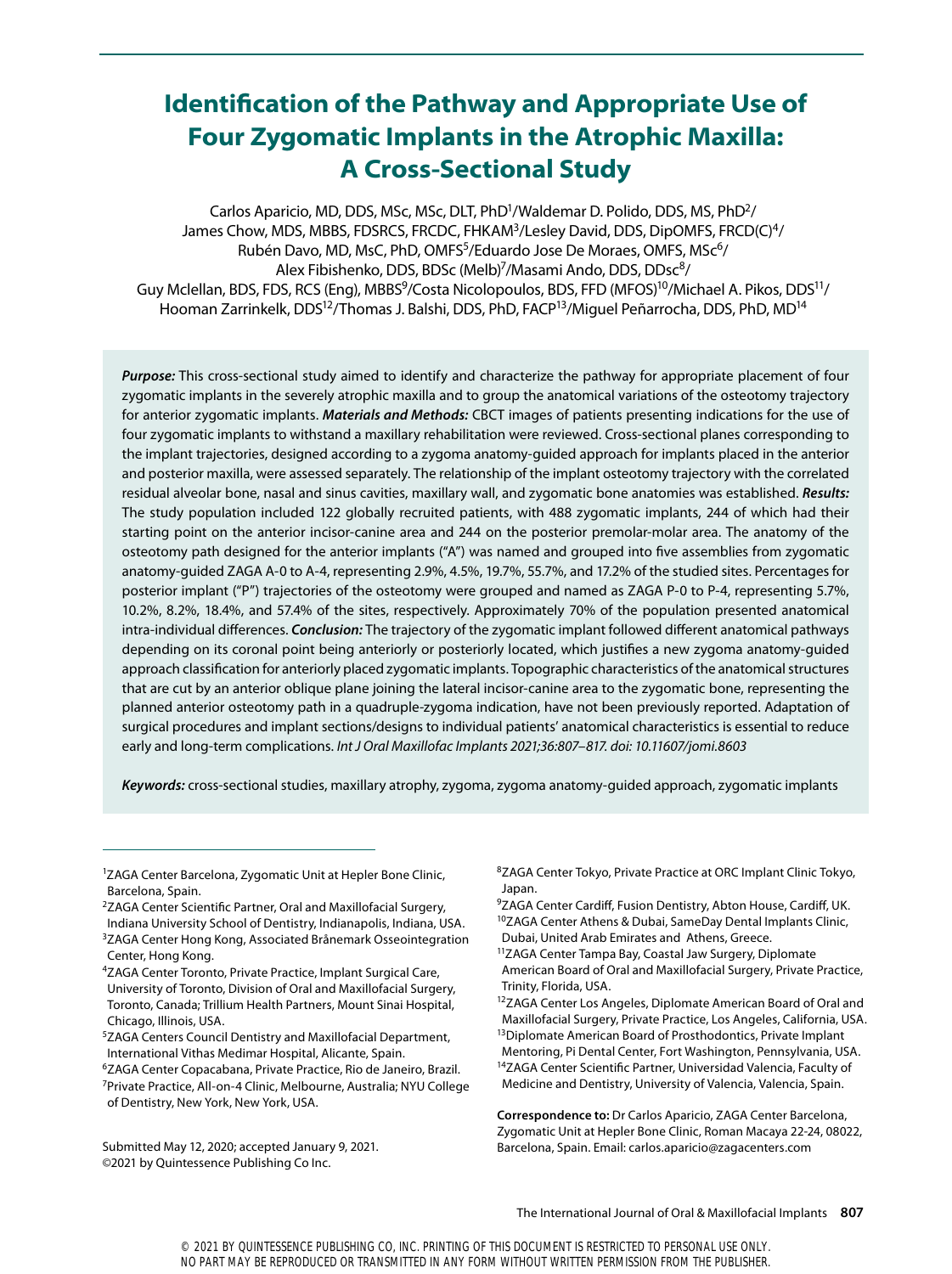Rehabilitation of the severely atrophic maxilla us-ing zygomatic implants has become widespread among dental specialists and a focus of increasing interest due to the aging population and willingness to preserve the quality of life. In two systematic reviews to assess the use of zygomatic implants for maxillary rehabilitation, survival rates of 96.7% over a 12-year period<sup>1</sup> and 97.9% after a 36-month follow-up<sup>2</sup> were reported. However, no clear data were provided on the frequency and type of complications, such as sinusitis or soft tissue dehiscence, and on the way survival was assessed. The results of randomized controlled trials comparing immediately loaded zygomatic implants to bone augmentation procedures showed statistically significantly fewer prosthetic failures, implant failures, and time needed to functional loading in the zygomatic implant group.3,4 However, complications were significantly more common among patients rehabilitated with zygomatic implants, who showed an apparent increase in severe sinusitis over time. It may be speculated that the increased amount of sinusitis may be due to the use of the original intrasinus technique in 78% of the implants combined with the use of a rough threaded implant surface.

The original zygomatic Brånemark protocol for oral rehabilitation was designed for the placement of one implant on each zygoma, with its starting point at the first molar/second premolar zone, plus two to four anterior regular implants. According to the author, "the direction of the zygoma fixture was selected to provide optimal stability over prosthetic requirements."5 In order to accomplish an intrasinus path in the presence of a concave maxillary wall, the implant head was located on the alveolar palatal side, leading to bulky prostheses. Several factors related to the zygoma implant passing through the palatal aspect of the alveolar bone to the sinus may induce maxillary rhinosinusitis as well as a clinical or subclinical oroantral communication issuing from the periimplant sulcus. Risk factors may include a discrepancy between the osteotomy diameter and the implant diameter, history of periodontitis, inadequate oral hygiene, or peri-implant osteomyelitis, among others. The possibility for this event to occur would be in an inverse relationship to the sinus floor thickness. The sinus floor inflammatory response manifests as vague perialveolar and facial pain, without pain being elicited from loading the implant itself.<sup>6</sup> Antibiotics clear the infection, which eventually may return later. These findings have been reported by different authors together with a proposal for a systematic way to evaluate and report sinus status. $7-9$ 

To better understand the influence of anatomy on a prosthetically driven implant trajectory, the zygoma anatomy-guided approach (ZAGA) and classification were described by Aparicio.<sup>10,11</sup> Known as ZAGA classification, it recognizes the anatomical differences in



**Fig 1** Clinical image of an extremely atrophic maxilla. Four implants have been anchored on the zygomatic bone. The anterior implants have a round circular section (Straumann ZAGA-Round, Straumann). The two posterior implants (Straumann ZAGA-Flat, Straumann) have a flat circumference arc section (in collaboration with Drs Ophir Fromovich and Guy Mclellan).

the trajectory of a zygomatic implant placed from the posterior premolar/molar area during its alveolar and anterior maxillary wall path. Indeed, the classification was intended for describing anatomical differences in the double posterior zygomatic implant trajectory but not for anterior zygomatic implant placement as in the case of quadruple zygomatic implant placement. Based on the understanding of the zygoma anatomy-guided approach, $10,11$  surgery is adapted to the patient's specific anatomical characteristics, so the implant path may be intrasinus, extrasinus, or intermediate using the maxillary wall as an additional source of anchorage. The approach aims for maximizing the primary stability of a prosthetically driven zygomatic implant, preventing late complications, such as oral-antral fistula and soft tissue recession/infection, which implies a conservative osteotomy at the coronal-alveolar, medial-maxillary wall, and apical-zygomatic level.

Currently, the indications for zygomatic implants have been broadened since they are used not only in cases of lack of bone in the posterior maxilla but also in clinical cases of extreme anterior and posterior maxillary atrophy. Then, four implants anchored in the zygomatic bone are placed<sup>12–15</sup> (Fig 1). In this new perspective, the indication for reaching zygomatic bone from the incisal/canine area cannot be extrapolated using an intranasal implant path, in the same manner as the intrasinus path that was prescribed in the original technique. The reduction of subnasal bone volume frequently forces the surgeon to choose an extranasal/ extrasinus implant trajectory. New complications, such as soft tissue dehiscence and subsequent infection related to an eventual extramaxillary zygomatic implant position, have appeared and should be addressed.<sup>7-9</sup>

This cross-sectional study was conducted to identify the pathway for appropriate placement of four zygomatic implants in the severely atrophic maxilla, and to recognize and classify the anatomical characteristics of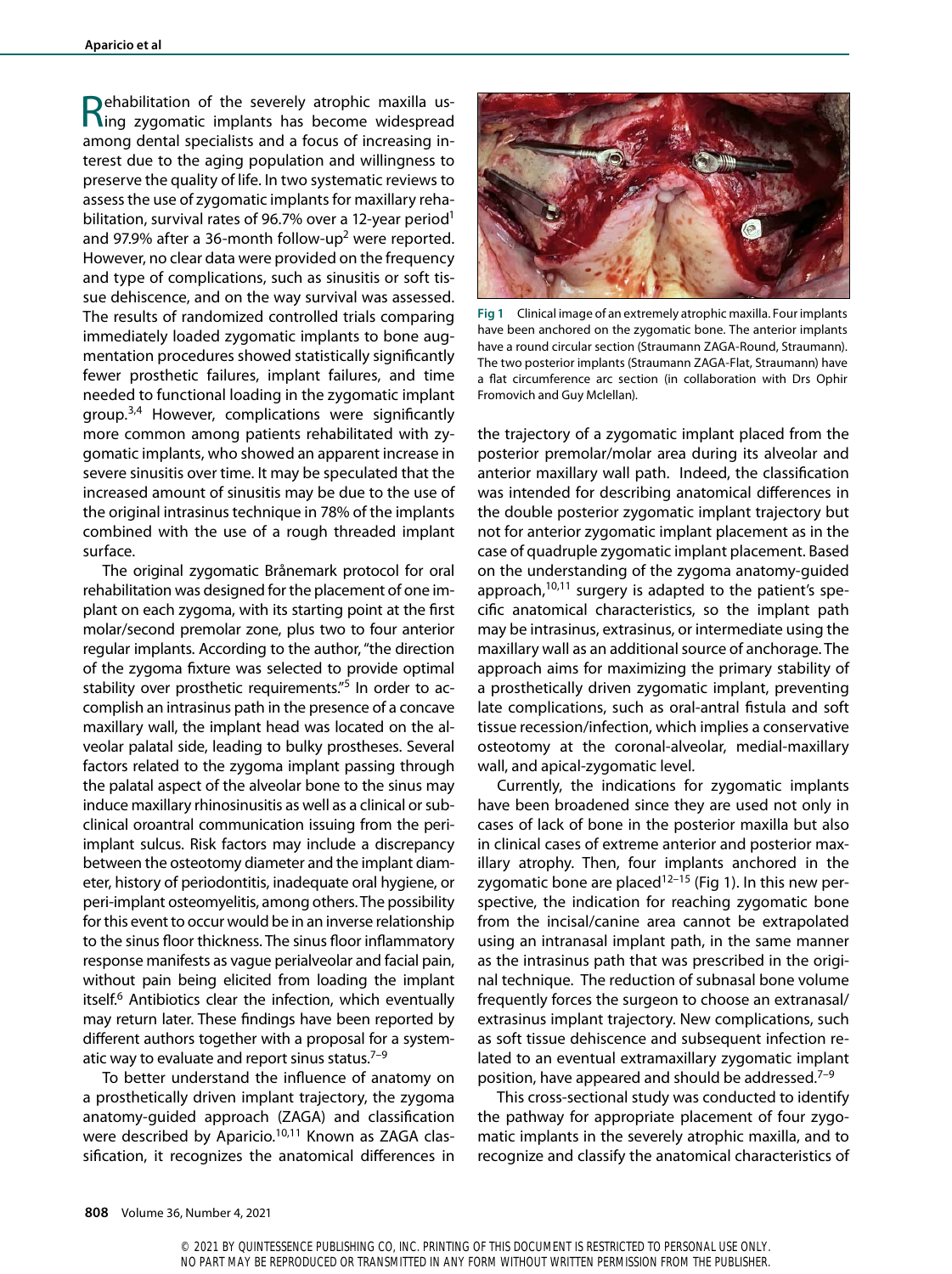### **Table 1** Goals of the Minimally Zygoma Anatomy-Guided Approach<sup>10,11</sup> (ZAGA) Osteotomy

Achieve maximal implant primary stability.

Accomplish a prosthetically driven implant trajectory, placing the implant head at the optimal dental position.

Preserve as much bone as possible at the maxillary wall and alveolar bone.

Maximize the bone-to-implant contact along the length of the whole implant. This includes alveolar, maxillary wall, and zygomatic bone. Completely seal the osteotomy.

Protect the sinus integrity at the implant head/neck level to prevent late sinus-oral communication.

Prevent soft tissue dehiscence.



**Fig 2a** Radiographic simulation of intrasinus path indication using the DTX Studio implant from Nobel Biocare. The alveolar sinus floor thickness is  $> 4$  mm, and appropriate residual alveolar architecture is present; a tunnel osteotomy has been virtually performed. Sinus entrance was prosthetically driven, regardless of maxillary wall anatomy and sinus lining integrity.



**Fig 2b** Clinical image of the planned zygomatic implant (Southern Implants, Zygan design) of Fig 2a, placed according to the zygoma anatomy-guided approach in type 0 anatomical features. More than 3 mm of sinus floor and adequate alveolar architecture were found; accordingly, a tunnel-shape osteotomy was performed. No slot or window antrostomy previous to implant placement was performed; sinus lining was deliberately pierced (in collaboration with Drs Virginia Aparicio and Asun Aréjula).



**Fig 2c** Postsurgical radiographic cut of the previous clinical image. The prosthetically driven circular "tunnel osteotomy" is entering the sinus through a 4-mm alveolar thickness in a zygoma anatomy-guided approach type 0.

the osteotomy trajectory designed for anterior zygomatic implants.

## **MATERIALS AND METHODS**

This was a cross-sectional multicenter study in which CBCT images of patients undergoing implantation of four zygomatic implants for a fixed oral rehabilitation were reviewed. Radiologic criteria for the placement of four zygomatic implants was the presence of < 5 mm alveolar bone height/thickness in the anterior and posterior regions, making it impossible to place regular implants.11 Patients were globally recruited at centers belonging to the ZAGA Centers Network (www.zagacenters.com).

Patient-related and environmental factors were not considered at the time of virtual planning. Zygomatic implant trajectories were planned using the DTX Studio Implant software (Nobel Biocare) and subsequently

analyzed. Anterior implants were defined as those having their starting coronal point on the incisor-canine area, and the posterior implants as those emerging on the premolar-molar area. Virtual implant osteotomy trajectories were established using the zygoma anatomy-guided approach,<sup>10,11</sup> according to which the prosthetically driven zygomatic implant trajectory is adapted to the patient's anatomical characteristics, with the implant paths ranging from intrasinus to fully extramaxillary trajectories. The approach involves a minimally invasive osteotomy, the goals of which are shown in Table 1.

The volume and architecture of the alveolar/basal process and the anterior maxillary wall curvature were crucial factors for establishing the coronal implant position. When the bone architecture at the nasal/sinus floor level was considered sufficient to house the implant neck (that is,  $\geq 4$  mm high  $\times$  6 to 7 mm wide) in an adequate alveolar architecture, attempts were made to place the implant through it using a tunnel-shape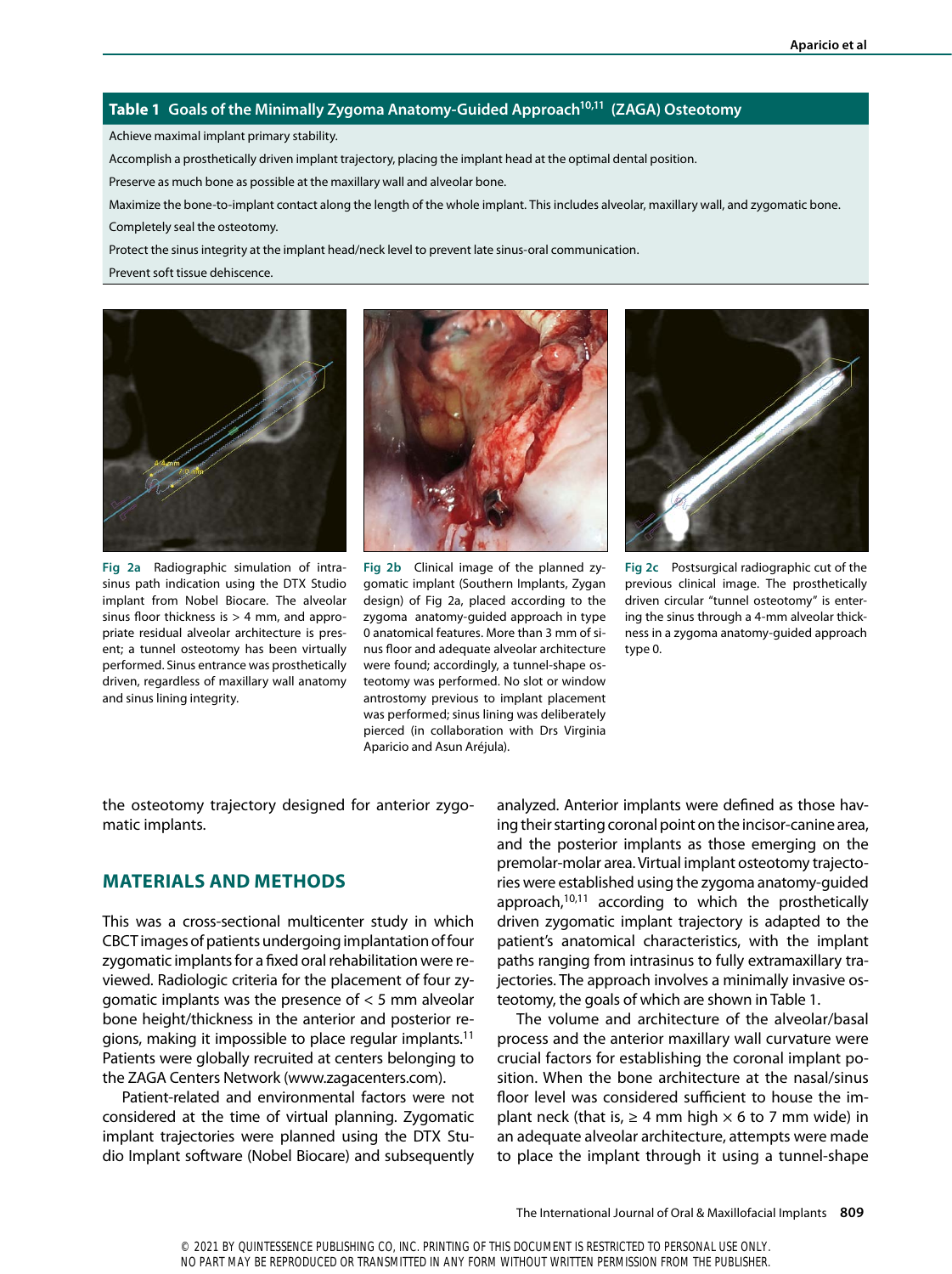

**Fig 3a** Radiographic cut on 2D and 3D visions representing a tunnel osteotomy virtually performed in the region of the left second premolar of a type 3 maxilla based on the zygoma anatomy-guided approach. The circular "tunnel osteotomy" is placed through the alveolar bone; sinus penetration will occur far from the critical coronal part of the implant. From the 3D view, a similar situation may be appreciated for implants in the position of the right and left canines. Simulation performed using the DTX Studio Implant software (Nobel Biocare).

**Fig 3b** Clinical image representing a tunnel osteotomy performed in a concave type 3 maxilla based on the zygoma anatomy-guided approach. The prosthetically driven circular "tunnel osteotomy" is placed through the alveolar bone. Alveolar bone remains have been respected to allow connective fibers to attach and prevent soft tissue dehiscence. Note that no slot or window osteotomy was necessary to accurately perform the zygoma osteotomy.

**Fig 3c** Clinical image shows how a circular implant section design (Straumann ZAGA-Round, Straumann) is sealing a "tunnel osteotomy" accomplished in a concave maxilla (in collaboration with Drs Peter and Madalina Simon).

**Fig 3d** Radiographic postoperative cut on 2D and 3D visions representing the final situation of the implant planned in Fig 3a. Maximum respect for alveolar bone remaining is mandatory to allow connective fibers to attach and prevent soft tissue dehiscence. Implant body is placed outside the sinus cavity.

osteotomy (Figs 2a to 2c). The term "tunnel osteotomy" referred to a circular osteotomy with lateral walls, floor, and roof. When a tunnel osteotomy was designed, the sinus membrane was perforated at the time of completion of the antrostomy, based on the rationale that implant positioning through an adequate amount of residual alveolar bone together with appropriate implant stability and design will provide enough bone-toimplant contact to achieve and maintain osseointegration as well as long-term antrum sealing. Moreover, since some alveolar bone buccal to the implant neck is maintained, the risk of late soft tissue complications will be minimized. A tunnel osteotomy implant path was also used in cases where the alveolar bone adopts a triangular, buccally inclined profile and the maxillary

anterior wall is concave. In these cases, the circular osteotomy of the alveolar bone left the sinus lining intact, regardless of the maxillary wall curvature (Figs 3a to 3d).

In the event that there was inadequate residual bone architecture at the crestal level, instead of penetrating the antrum through a thin bone layer, the coronal osteotomy was buccally shifted to prevent future sinus or nasal-oral communication/fistula (Figs 4a to 4g). Implant beds were designed to be carved into buccal alveolar and maxillary wall bone with the limit of prioritization of sinus lining integrity maintenance. This osteotomy type, where lateral walls and floor but no roof may be found, was named "channel osteotomy."

When the volume and architecture of the alveolar/basal process forced for an implant path totally or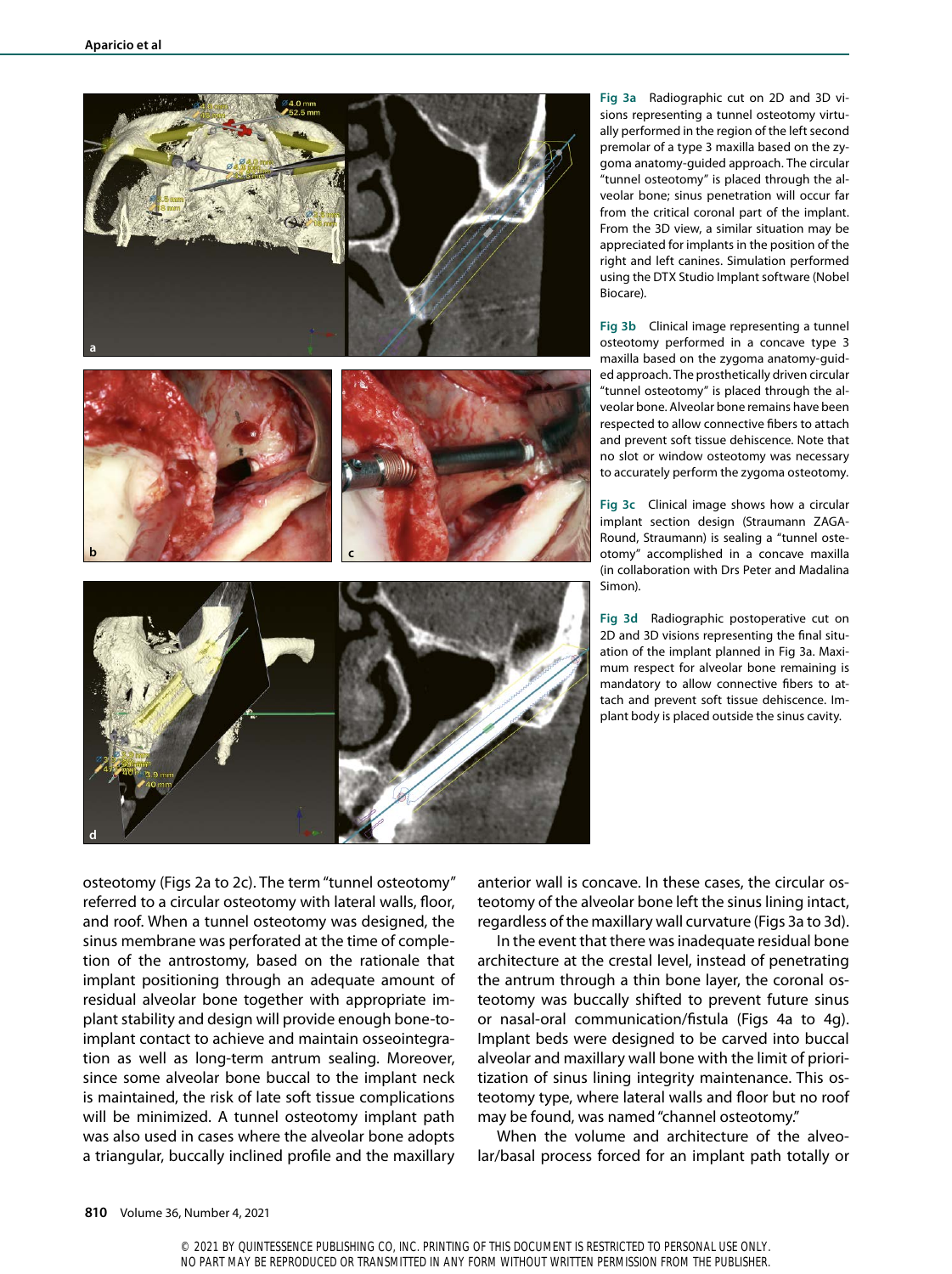

**Fig 4a** Radiographic cut on 2D and 3D visions representing a simulation for a classic intrasinus path using DTX Studio diagnosis software. The circular "tunnel osteotomy" is reaching the sinus through scarcely 2 mm of alveolar thickness. The possibility for development of late oral-antral fistula is considered.

**Fig 4b** Radiographic cut on 2D and 3D visions of the same patient and position of Fig 4a, showing a simulation for an extrasinus path of the implant. By buccal shifting of the osteotomy, the coronal bone-to-implant surface increases from 2 to 6 mm; antrostomy position is apically displaced, and sinus lining integrity is respected.

**Fig 4c** Clinical image showing how the surgeon is marking the coronal and the zygoma entrance points on the left second premolar/first molar position according to the virtual planning of Fig 4b.

**Fig 4d** Clinical image showing the minimally invasive "channel type" os- teotomy performed. Note the enlarged maxillary bone able to integrate with the implant. Also note the sinus lining integrity. Alveolar remains have been maintained to allow connective fibers to attach.

**Fig 4e** A conservative approach for the zygoma osteotomy is achieved by increasing the difference of diameters between the final drill and the implant. The final drill diameter was 2.8 mm. The implant tip goes from 2.4 to 3.4 mm. Self-cutting flutes are incorporated. In the apical section, diameter is increased from 3.4 to 3.9 mm, and new cutting flutes are present at its end. Primary stability is enhanced by the use of a tapered implant design (Straumann ZAGA-Flat, Straumann).

**Fig 4f** The implant in place is partially outside the bone envelope. The sinus has been respected. To diminish eventual vascular compression of the soft tissues, the implant has a flat profile. To reduce eventual bacterial contamination, the implant body is made of nonthreaded turned grade 4 titanium (Straumann ZAGA-Flat, Straumann). To allow for integration and bone sealing, the ZAGA Flat design of zygomatic implant has microthreads at the bony side of its neck (Fig 10b; in collaboration with Drs Peter and Madalina Simon).

**Fig 4g** Radiographic vision of the ZAGA Flat zygomatic implant placed according to the virtual planning of Fig 4b. The implant was adapted to the anatomy of an extremely resorbed maxilla. Maxillary sinus integrity is maintained 1 year after surgery. The superimposed virtual profile of a 4-mm diameter allows appreciation of the differences in diameter, both on the tip and body, between the new implant design and the classic designs.



**e**

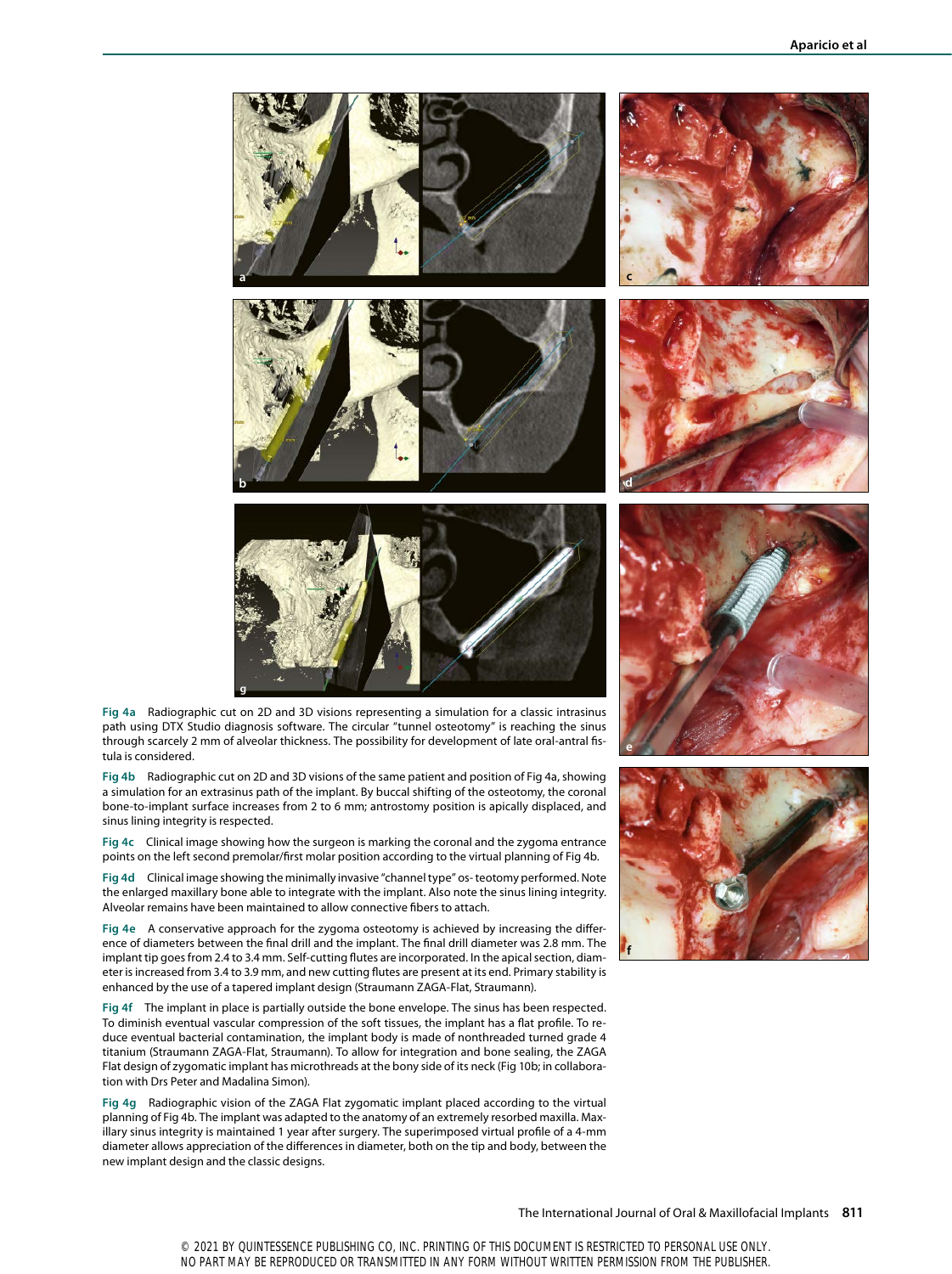#### **Table 2 Factors Improving Primary Zygomatic Implant Stability**

Careful maintenance of the initial drill direction without jiggling.

Underpreparation of the implant site, increasing the difference between final drill diameter and implant diameter.

Tangential osteotomy to engage more cortical zygomatic bone.

Osteotomy through four corticals at the zygomatic bone.

Preservation of maxillary wall structure. Do not discard maxillary bone by performing a "window" or sinus "slot" antrostomy previous to implant drilling.

Tapered zygomatic implant designs.

partially external to the maxillary wall, the antrostomy was usually established at the zygomatic process of the maxilla, inferior to the zygomatic-maxillary suture and separated as much as possible from the zygomatic critical zone, located where the implant contacts the alveolar bone for the first time.

Anatomical, numerical, and implant design tridimensional criteria were used to achieve maximal implant primary stability (Table 2). Structural zygomatic stabilization<sup>16</sup> was maximized by the penetration of four cortical areas of the maxillary zygomatic process and zygomatic bone (Fig 2b). To avoid fracture of the zygomatic bone during or after the drilling procedure, a minimum amount of 3 mm of bone thickness was left externally to the implant at the zygoma level (Fig 4g). Accordingly, the final position of the antrostomy was decided in relation to the zygoma buttress curvature. The flatter the zygomatic buttress, the more inferior the initial perforation was located. In the opposite situation, the more pronounced the buttress was, the higher the entrance was performed.

Topographic characteristics of the anatomical structures that were cut by an anterior oblique plane joining the lateral incisor-canine area to the zygomatic bone, representing the planned zygomatic implant path, were studied and classified. Of special interest were the morphology of the nasal floor, alveolar crest, sinus limits, and maxillary wall curvatures. Cross-sectional planes illustrating the virtual planning for anterior and posterior implant trajectories were studied separately. Consequences of anatomy variations on osteotomy positioning at the coronal, medial, and apical levels, including the use of new implant designs, were discussed, and decisions were made by consensus.

The relationship of the zygomatic implant osteotomy with the corresponding anatomical features was grouped, and the percentages corresponding to each osteotomy path for both anterior and posterior implants were calculated.

#### **RESULTS**

A total of 122 patients with severely atrophic maxillae met the inclusion criteria for fixed oral rehabilitation anchored on four zygomatic implants. A total of

488 zygomatic implant trajectories were designed; 244 were anterior implants with the starting point of the osteotomy on the anterior incisor-canine area, and 244 were posterior implants with the starting point of the osteotomy on the posterior molar-premolar area. These patients were recruited in different centers, with approximately 25% from Spain and Portugal, 14% from other European countries, 11% from the United States and Canada, 15% from Asia, 15% from Australia and New Zealand, and the remaining 15% from other countries.

The implants placed in the posterior maxilla corresponding to each of the five types of osteotomy paths based on the zygoma anatomy-guided approach<sup>10,11</sup> (ZAGA) were named from ZAGA type P-0 to P-4 (using "P" for posterior). The percentages for each type were as follows: 5.7% for type 0, 10.2% for type 1, 8.2% for type 2, 18.4% for type 3, and 57.4% for type 4. In the same way, implants placed in the anterior maxilla were named from ZAGA type A-0 to A-4 (using "A" for anterior) according to five types of osteotomy paths based on the zygoma anatomy-guided approach.<sup>10,11</sup> Five basic skeletal forms corresponding to implant pathways starting in the anterior maxilla from the lateral incisor/canine zone with the goal of thorough penetration at zygomatic bone could be identified (Figs 5 to 9; Table 3). The corresponding percentages for each type were 2.9% for type 0, 4.5% for type 1, 19.7% for type 2, 55.7% for type 3, and 17.2% for type 4. Notable variations regarding the morphology of the nasal floor, alveolar crest complex, sinus limits, anterior maxillary wall curvatures, and subsequent and depicted anatomical structures of the zygoma anatomy-guided approach for posterior (P) and anterior (A) osteotomy types were found.

In a comparison of the anatomies of the left and right maxilla, symmetric anatomical features were found in 31.1% and 30.7% of the anterior and posterior sites, respectively.

### **DISCUSSION**

The contribution of the present study, in which 122 patients with 488 zygomatic implants were included,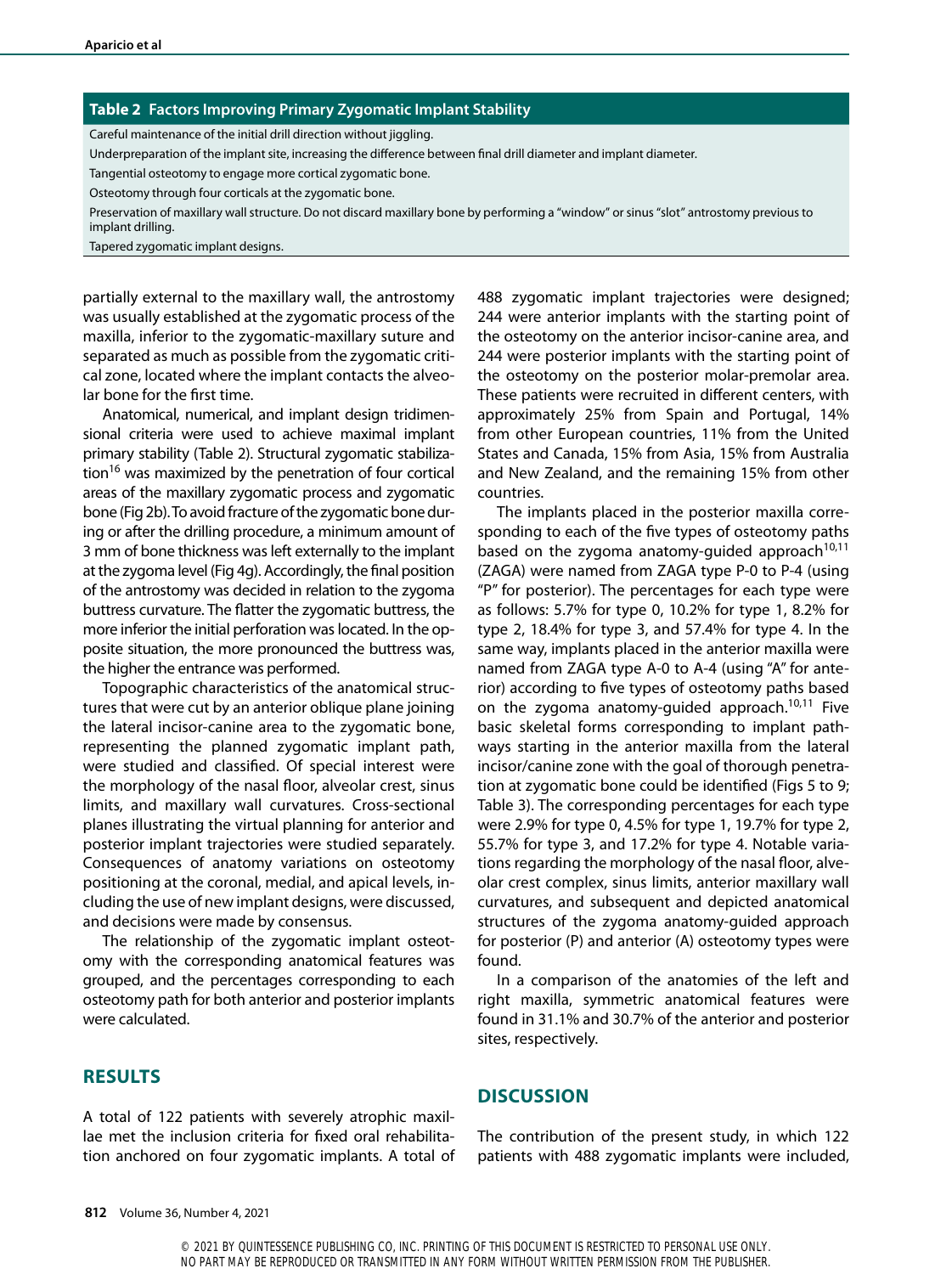

**Fig 5** *(Left)* Schematic drawing of a ZAGA type A-0 trajectory model based on the zygoma anatomy-guided approach representing the path of a round designed zygomatic implant with the coronal starting point at the lateral incisor/canine level. The remaining bone architecture has adequate dimensions to embrace the implant neck while it reaches a prosthetically driven anchorage on the zygoma using a totally intrasinus path. On the inferior right side, the 3D image of the corresponding quad model shows the oblique plane that the implant will use to reach the zygomatic bone and the type of maxillary wall curvature.

**Fig 6** *(Middle)* Schematic drawing of a ZAGA type A-1 trajectory model based on the zygoma anatomy-guided approach showing the path of a round designed zygomatic implant with the coronal starting point at the lateral incisor/canine level. The remaining alveolar bone architecture and dimensions may embrace the implant neck in almost its total circumference while it reaches a prosthetically driven anchorage on the zygoma using a partial intrasinus path. On the inferior right side, the 3D image of the corresponding quad model shows the oblique plane that the implant will use to reach the zygomatic bone. The maxillary wall is more concave than in the previous type 0 trajectory; part of the implant has an extramaxillary path.

**Fig 7** *(Right)* Schematic drawing of a ZAGA type A-2 trajectory model based on the zygoma anatomy-guided approach showing the path of a flatdesign zygomatic implant with the coronal starting point at the lateral incisor/canine level. The remaining alveolar bone architecture has no adequate dimensions to embrace the implant neck. The osteotomy is buccally shifted to avoid nose/sinus penetration through a thin bone layer. The implant reaches a prosthetically driven anchorage on the zygoma using a partial extrasinus path. On the inferior right side, the 3D image of the corresponding quad model shows the oblique plane that the implant will use to reach the zygomatic bone. The maxillary wall is more concave than in the previous A-1 situation; most of the implant including the implant neck has an extramaxillary path.



**Fig 8** *(Left)* Schematic drawing of a ZAGA type A-3 trajectory model based on the zygoma anatomy-guided approach showing the path of a round designed zygomatic implant with the coronal starting point at the lateral incisor/canine level. The remaining alveolar bone has an architecture adequate in dimensions to total or partially embrace the implant neck. Implant neck circumference is surrounded by alveolar bone. The osteotomy is buccally shifted to avoid nose/sinus penetration through a thin bone layer. The implant reaches a prosthetically driven anchorage on the zygoma using the remaining alveolar bone and a partial extrasinus path. On the inferior right side, the 3D image of the corresponding quad model shows the oblique plane that the implant will use to reach the zygomatic bone. The maxillary wall is very concave. The implant has an initial intra-alveolar path followed by an aerial extramaxillary trajectory before reaching the zygomatic bone.

**Fig 9** *(Right)* Schematic drawing of a ZAGA type A-4 trajectory model based on the zygoma anatomy-guided approach showing the path of a flatdesigned zygomatic implant with the coronal starting point at the lateral incisor/canine level. The remaining alveolar bone has neither architecture nor the adequate volume to fully embrace the implant neck, which will be partially sunk on bone. The osteotomy is buccally shifted to avoid nose/sinus penetrations through a thin bone layer. The implant reaches a prosthetically driven anchorage on the zygoma using a total extrasinus path. On the inferior right side, the 3D image of the corresponding quad model shows the oblique plane that the implant will use to reach the zygomatic bone. The maxilla is very atrophic. The osteotomy has been shaped in a canal or arc of circumference design. The implant section also has an arc of circumference section.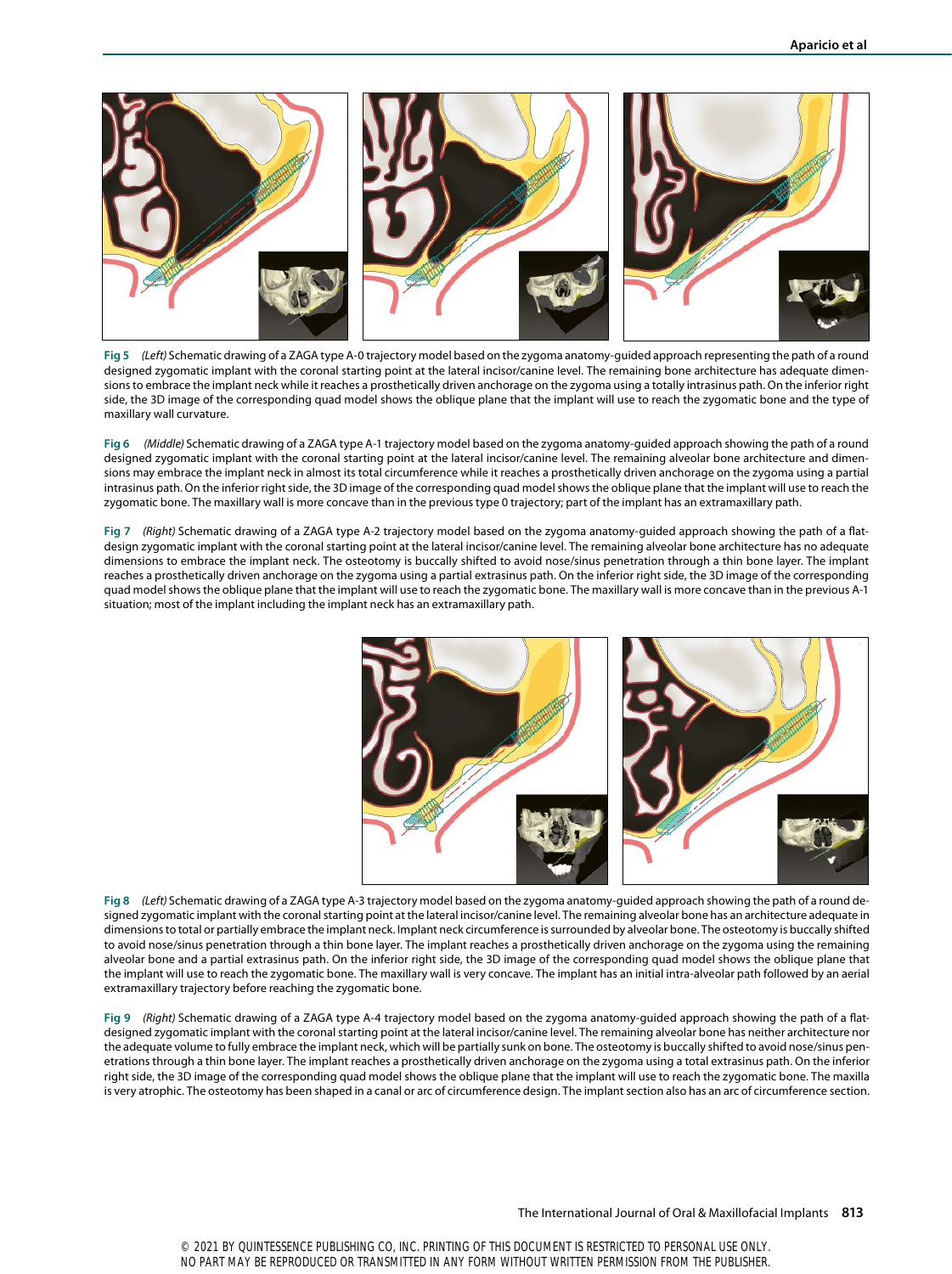| Table 3 Possibilities and Characteristics of the Osteotomy Trajectory Designed for the Anterior (A)<br>Zygomatic Implant, According to the Zygoma Anatomy-Guided Approach <sup>10,11</sup> (ZAGA), in a Severely<br>Atrophic Maxilla Needing a Rehabilitation Anchored on Four Zygomatic Implants |                                                                                                                                                                                                                                                                                                                                                                                                                                                                                                                                                                                                                                                                                                                                                                                                                                                                                                                                                                                            |
|---------------------------------------------------------------------------------------------------------------------------------------------------------------------------------------------------------------------------------------------------------------------------------------------------|--------------------------------------------------------------------------------------------------------------------------------------------------------------------------------------------------------------------------------------------------------------------------------------------------------------------------------------------------------------------------------------------------------------------------------------------------------------------------------------------------------------------------------------------------------------------------------------------------------------------------------------------------------------------------------------------------------------------------------------------------------------------------------------------------------------------------------------------------------------------------------------------------------------------------------------------------------------------------------------------|
| ZAGA type A-0                                                                                                                                                                                                                                                                                     | The anterior maxillary wall is flat or convex.<br>Providing a minimum 4 mm high $\times$ 6 mm wide in an adequate architecture, a circular osteotomy is performed through the remaining<br>alveolar crest. The implant neck is located on the alveolar crest to minimize the risk of late soft tissue complications.<br>A threaded circular implant section is used to seal the tunnel-shaped osteotomy.<br>The antrostomy is placed immediately across the alveolar crest.<br>Sinus lining integrity at the crestal level is not preserved.<br>The implant body reaches the zygomatic bone using an intrasinus path.<br>The implant comes in contact with bone at the alveolar crest and zygomatic bone, and sometimes at the lateral sinus wall.                                                                                                                                                                                                                                         |
| ZAGA type A-1                                                                                                                                                                                                                                                                                     | The anterior maxillary wall is slightly concave.<br>Providing a minimum 3 to 4 mm high x at least 5 mm wide in an adequate architecture, a circular osteotomy is performed through the<br>remaining alveolar crest. The implant neck is mostly located on the alveolar crest to minimize the risk of late soft tissue complications.<br>A threaded circular implant section is used to seal the tunnel-shaped osteotomy.<br>To properly reach the zygomatic bone, the drill has performed the osteotomy slightly through the anterior maxillary wall.<br>The antrostomy is placed immediately across the alveolar crest.<br>Sinus lining integrity at the crestal level is not preserved.<br>Although the implant can be seen through the wall, most of the implant body has an intrasinus path.<br>The implant comes into contact with bone at the alveolar crest, lateral sinus wall, and zygomatic bone.                                                                                |
| ZAGA Type A-2                                                                                                                                                                                                                                                                                     | The anterior maxillary wall is concave.<br>The alveolar architecture is not enough to allocate the implant neck. Final osteotomy has a channel section with floor and lateral walls but<br>no roof. The implant head is partially located on the alveolar crest.<br>An implant section in the shape of a flat arc of the circumference is preferably used to seal the channel type of osteotomy.<br>The drill avoids nasal floor perforation to reach the zygomatic bone. The osteotomy is performed through the anterior maxillary wall,<br>displacing the alveolar initial drilling toward the buccal area.<br>The antrostomy is placed as far as possible from the crest level.<br>Sinus lining integrity at the crestal level is preserved.<br>The implant can be seen through the maxillary wall and most of the body has an extrasinus path.<br>The implant comes into contact with bone at the alveolar crest, lateral sinus wall, and zygomatic bone.                              |
| ZAGA type A-3                                                                                                                                                                                                                                                                                     | The anterior maxillary wall is very concave.<br>The alveolar architecture is enough to allocate the implant neck in diameter. Then, a circular osteotomy is performed through the remaining<br>alveolar crest.<br>The implant neck is located on the alveolar crest.<br>The drill will perform a circular osteotomy following a trajectory that goes from the palatal to the buccal alveolar bone; drill "flies" over the<br>most concave part of the anterior sinus wall to penetrate into the zygomatic bone.*<br>A threaded circular implant section is used to seal the tunnel-shaped osteotomy.<br>The antrostomy is placed as far as possible from the crest level.<br>Sinus lining integrity at the crestal level is preserved.<br>Most of the implant body has an anterior extrasinus path.<br>The middle part of the implant body is not touching the most concave part of the wall.<br>The implant comes in contact with bone in the coronal alveolar and apical zygomatic bone. |
| ZAGA type A-4                                                                                                                                                                                                                                                                                     | The maxilla and the alveolar bone show extreme vertical and horizontal atrophy. The reduction of subnasal bone volume forces the surgeon<br>for an extranasal/extrasinus implant pathway.<br>The alveolar architecture is not enough to allocate the implant neck. Final osteotomy has a channel section with floor and lateral walls but<br>no roof.<br>The implant head is located partially buccally of the alveolar crest.<br>The antrostomy is placed as far as possible from the crest.<br>The osteotomy aims to "sink" the implant as much as possible but respecting sinus lining integrity at the crestal level.<br>The drill has arrived at the apical zygomatic entrance following a path outside the sinus wall.<br>Most of the implant body has an extrasinus/extramaxillary path. Just the apical zygomatic part of the implant is totally surrounded by bone.<br>The implant comes in contact with bone in the zygomatic bone and part of the lateral sinus wall.           |

\*For classification procedures, borderline situations where a pronounced maxillary wall concave curvature is concomitant with a zygomatic implant neck diameter too close to the remaining alveolar thickness, which is not capable of completely covering the implant neck but most of it is buried into alveolar bone, were also classified as type A-3.

is to describe the different osteotomy paths that the anterior implants may follow according to the zygoma anatomy-quided approach<sup>10,11</sup> in a situation where four implants are placed in the extremely atrophied maxilla to withstand a fixed oral rehabilitation. To the authors' knowledge, the anatomy-based trajectories that anterior zygomatic implants may adopt in patients undergoing the quadruple zygoma technique have not been previously reported.

Distinctive features of the concept of the zygoma anatomy-guided approach have been reported in different studies by Aparicio et al. $8,10,11$  In a study of 22 consecutive patients treated with the classic zygomatic technique and followed for at least 10 years vs 80 consecutive patients treated according to the zygomaguided approach and followed for a mean of 4.6 years, the long-term outcomes, such as survival rate, implant stability, sinus conditions, prosthesis design, and soft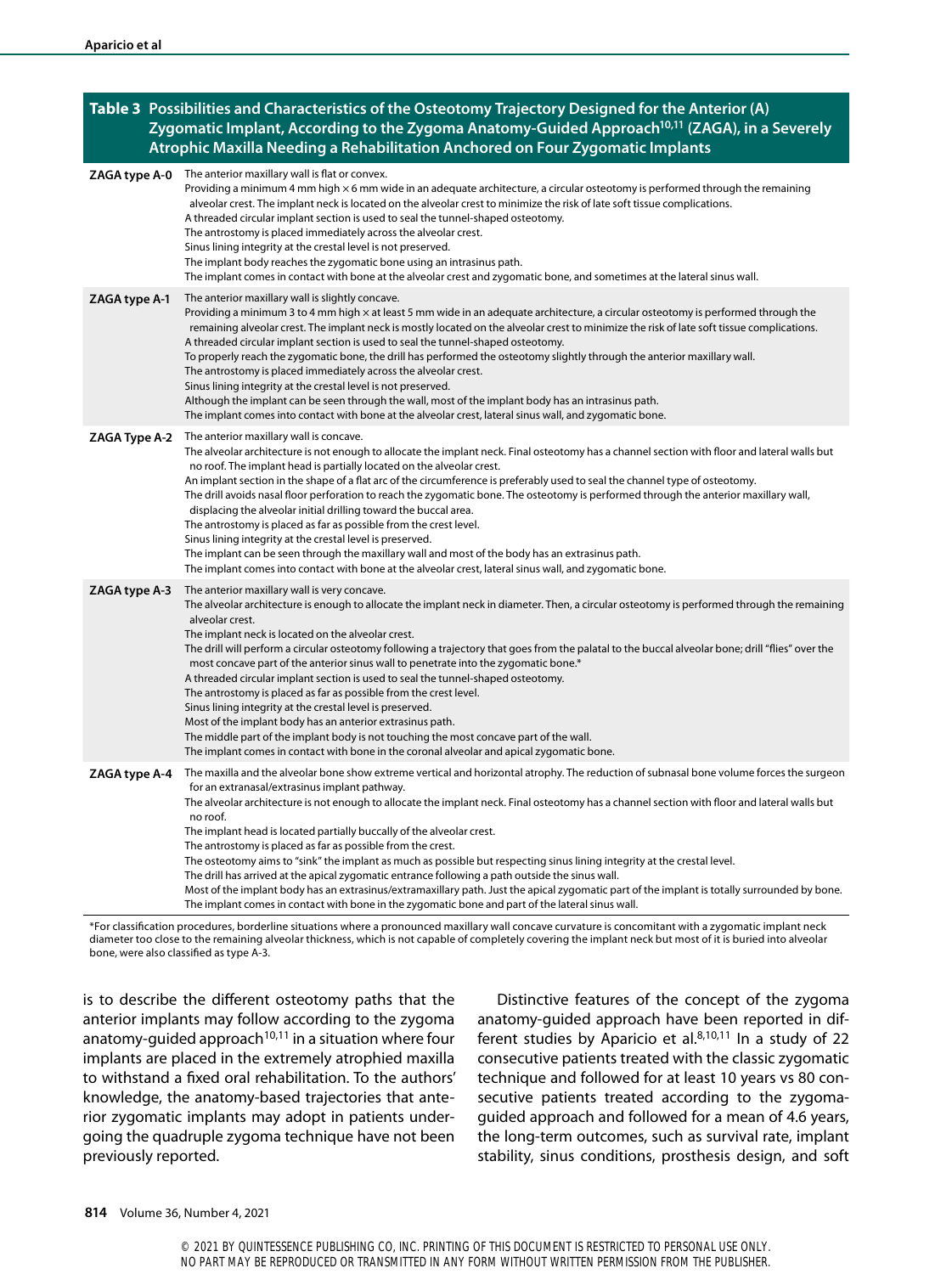tissue sealing, were compared. $8$  All patients included in the zygoma-guided approach had at least 3 years of prosthetic follow-up, including presurgical and final CT comparisons. Patients in both groups received the same implant design: the original Brånemark Zygomatic Fixture, with a threaded, machined surface design (Nobel Biocare). Both procedures had similar clinical outcomes with respect to implant survival, but the use of the zygoma-guided approach allowed immediate rehabilitation of the severely atrophic maxillae, minimizing the risk of maxillary sinus-associated pathology in comparison with the classic zygoma surgical technique. Moreover, less bulky, more comfortable, and easy-toclean prostheses were achieved. The accumulated clinical experience of the authors allowed consensus on the referred rationale and protocols helping the clinician on decision-making before performing the osteotomy for anchoring the zygomatic implant. The limitations for the guidelines given in that article<sup>8</sup> were related to the absence of a randomized clinical trial proving the shared data regarding reasons for bone resorption or fistula formation around the zygomatic implant.

When considering zygomatic implant indications, it is important to assess the possibility of taking advantage of residual areas of cortical bone for the apical fixation of regular tilted implants in order to avoid the use of more complex surgical procedures.<sup>17-19</sup> Jensen<sup>20</sup> proposed an anatomical classification for the completearch immediate function of oral implants. Although in maxilla class C, the adjunctive use of regenerative procedures is advised, the new classification shows that enough cortical implant fixation can be obtained in the majority of patients to proceed with immediate function. Maxilla class D would provide subnasal bone for placement of two regular implants, and the support for immediate loading is completed with two zygomatic implants. This classification, however, does not include a further maxilla class represented by cases presenting no subnasal bone and requiring four zygomatic implants. Hence, the universally most-accepted clinical indication for the use of the zygomatic anchorage is found when bone is inadequate for regular implant placement not only in the posterior but also in the anterior maxilla. In those situations, the quadruple placement of zygoma implants, with an adequate anteroposterior spread, has proven to be an effective treatment for immediate rehabilitation.12–15

The clinical scenario of the severely atrophic maxilla is represented by a thin  $(\leq 2 \text{ mm})$  bone separating the maxillary nose/sinus from the overlying soft tissue. An eventual implant entry through this minimal bone layer would scarcely achieve enough bone-to-implant contact. Under these conditions, osseointegration able to seal the implant at its neck level would be difficult to achieve and to maintain. The risk for late rhino/

sinus-oral communication is then increased. Bone may resorb under function and time in patients with minimal crestal bone around the implant entry point. Becktor et  $al<sup>21</sup>$  speculated that the lack of bony support would end up in transversal mobility of the long coronal part of the zygomatic implant facilitating an orosinusal communication, which is in accordance with data reported in the studies by Freedman et al $^{22,23}$  showing increased stress forces on the zygoma in situations where alveolar implant support is not achieved.

The minimum amount of residual bone that is able to withstand the different masticatory loads applied from the zygomatic implant to the sinus floor bone-implant junction in the long term remains to be established. Circumstances affecting bone-to-implant contact, quality, and maintenance at the entrance level may present large interindividual differences (ie, difference between final drill diameter and implant diameter, implant insertion precision, quality of zygomatic implant anchorage/ stability, quality of soft tissue attachment, oral hygiene, history of periodontitis, etc). In other words, if an intuitively suitable thickness of circumferential alveolar bony support at the zygoma implant neck may be attained ( $\geq 4$  mm height, 6- to 7-mm width), a tunnel type of osteotomy should be the first option regardless of the maxillary curvature. However, due to the lack of evidence and in order to minimize possible implant micromovements, zygoma implants must be splinted to other conventional or zygoma implants in a rigid "crossarch stabilization system," from the beginning of the treatment, if possible. $24-28$ 

The term "tunnel osteotomy" has been proposed for a circular osteotomy performed at the coronal osseous entrance with a floor, lateral walls, more or less complete roof, and exiting on the opposite side. According to the zygoma anatomy-guided approach, tunnel osteotomy is recommended whenever it is possible to achieve at least 3 to 4 mm of circular bone-to-implant contact regardless of the maxillary wall curvature. Therefore, a zygoma implant with an appropriate threaded neck profile, surrounded by sufficient bone at the coronal entrance and stabilized by adequate apical anchorage, and prostheses, will achieve osseointegration at the neck level capable of sealing the sinus entrance for the long term. This type of osteotomy is typical of ZAGA types 0, 1, and 3 maxillary wall situations accompanied by an adequate thickness and geometry of alveolar bony support circumferential to the implant neck (Figs 2 and 3). Tunnel osteotomy, by definition, has a circular profile entrance that needs to be sealed by an implant with a round section.

When alveolar bone thickness/architecture is inadequate to achieve at least 3 to 4 mm of circular boneto-implant contact, implant placement following the zygoma anatomy-guided approach<sup>10,11</sup> is being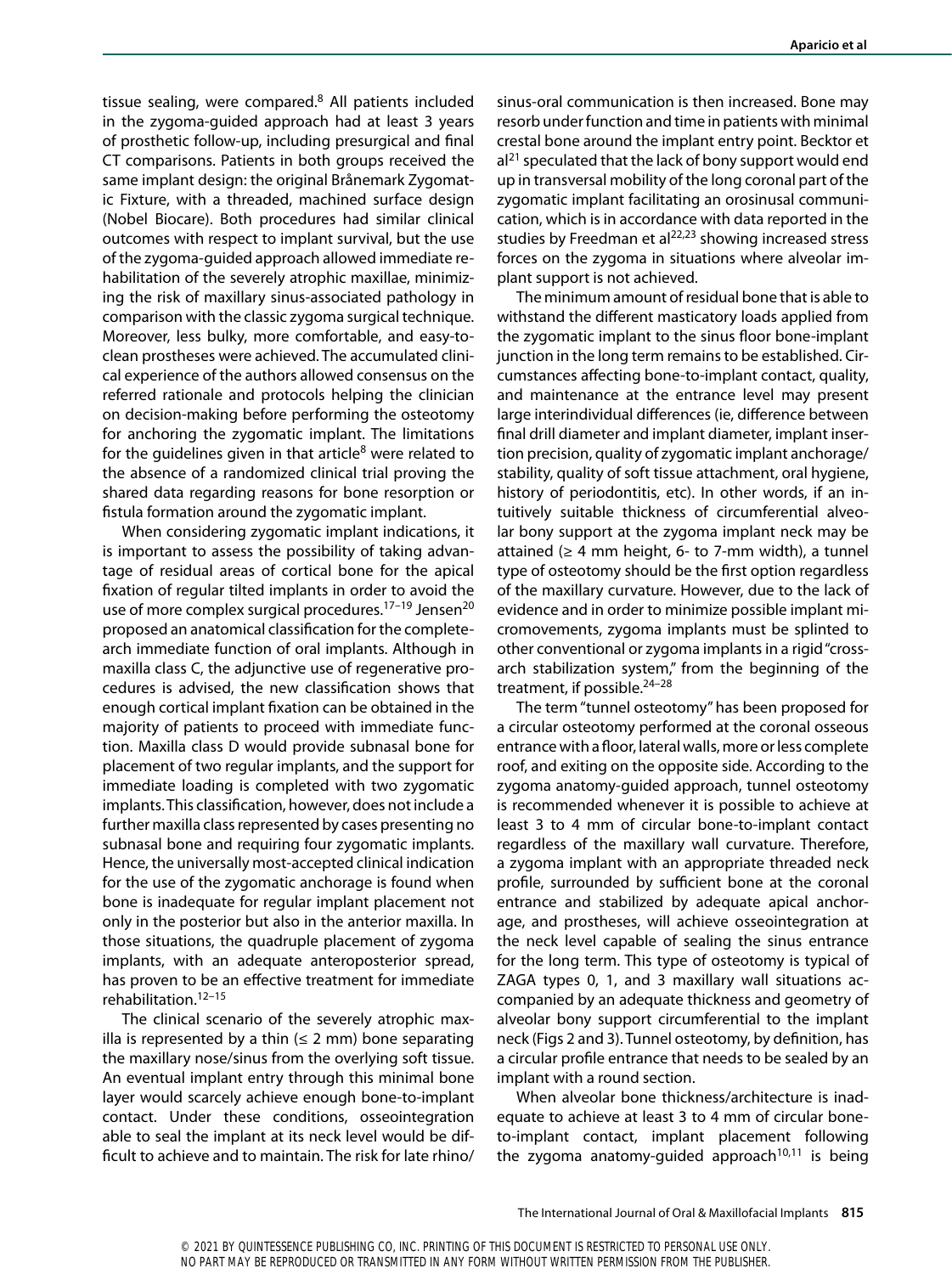

**Fig 10a** "Channel type" osteotomy at the maxillary right second premolar/first molar position. The remaining alveolar bone that makes up the lateral walls of the canal was preserved. Sinus lining has been unspoiled at the coronal level. Bone-to-implant contact at the coronal level has been improved by laterally shifting the coronal osteotomy.



**Fig 10b** Detail of flat implant design (Straumann ZAGA-Flat, Straumann) during its insertion in an alveolar and maxillary wall "channel type" osteotomy. The implant neck is provided with microthreads just on the bony side to help in the long-term bony maintenance at the coronal level.



**Fig 10c** Detail of the flat, nonthreaded, turned titanium surface intended to minimize soft tissue compression/aggression and bacterial adhesion (Straumann ZAGA-Flat, Straumann). Lateral walls of the "channel osteotomy" are of minimal height but still will be useful for soft tissue fibers to attach. The implant head is in a prosthetically driven position and at the same time is sealing the "channel type" osteotomy of Fig 10a (in collaboration with Dr Simon).



**Fig 10d** CBCT oblique 2D cut and correspondent plane on 3D vision showing implant position and sinus status of the Fig 10c implant at the 1-year follow-up.

buccally shifted to prevent sinus fistula/infection. The antrostomy position is moved as far as possible from the crest to maintain sinus membrane integrity at this point and to prepare, on the remaining alveolar bone and maxillary wall, a space capable of accommodating most of the circumference of the implant (Fig 4b). This type of osteotomy, not capable of providing a complete covering of the implant mid-body and neck, is known as "channel osteotomy." Its section would be represented by an arc of circumference (Figs 10a to 10c). It is a groove made on the coronal alveolar bone, and sometimes also in the lateral maxillary wall and zygomatic buttress. As a waterway or channel, it has a floor, lateral walls with more or less height, but no roof. The depth limit for the canal digging is membrane integrity at this level.

New soft tissue–related complications have appeared in these situations where the implant is extramaxillary placed, protruding buccally to the maxillary bone crest. Indeed, the presence of the zygoma implant directly beneath the vestibular depth may lead to vascular compression and/or erosion of the mucosa, leading

to exposure of the implant. The occurrence of soft tissue dehiscence is difficult to prevent<sup>29</sup> and should be reported.<sup>7,9</sup> To diminish this possibility, a bony canal with a circumferential arc section would, ideally, be sealed by an implant also showing a circumferential arc section (Fig 10). The use of a flat implant section design that fits into a channel would offer an extended flat surface, minimizing its buccal impact against soft tissue vascularization.

Ongoing anatomy studies by Chow´s group (personal communication), are showing an increase in the number of ZAGA type 0 cases for double zygoma as the entry location of the zygomatic implant is moved further backward. The maxillary wall contour is more convex around the zygomatic buttress region, which is usually above the first molar location. Indeed, if the entry site is located at the first molar, more patients presenting with type 0 will appear compared with an entry site at the second premolar. This observation is of total congruence with the results of the present study. The morphology varies according to the cross-sectional plane used. Although there may be remarkable differences in the manifestation of different osteotomy types in the zygoma anatomy-guided approach, the diversity of patients recruited from many parts of the world composes a multiracial and global sample that probably represents the average of what may be observed in different countries.

The possibility for prevention of sinus infection at the time of implant insertion by the use of bone morphogenetic protein-2 (BMP-2) at the subcrestal portion of a newly placed zygomatic implant was suggested by Jensen et al.<sup>6</sup> This could be of benefit whenever there is a risk of pocket development and the sinus cavity is proximate. Data of trans-sinus dental implant placement with BMP-2 grafting to gain anterior-posterior